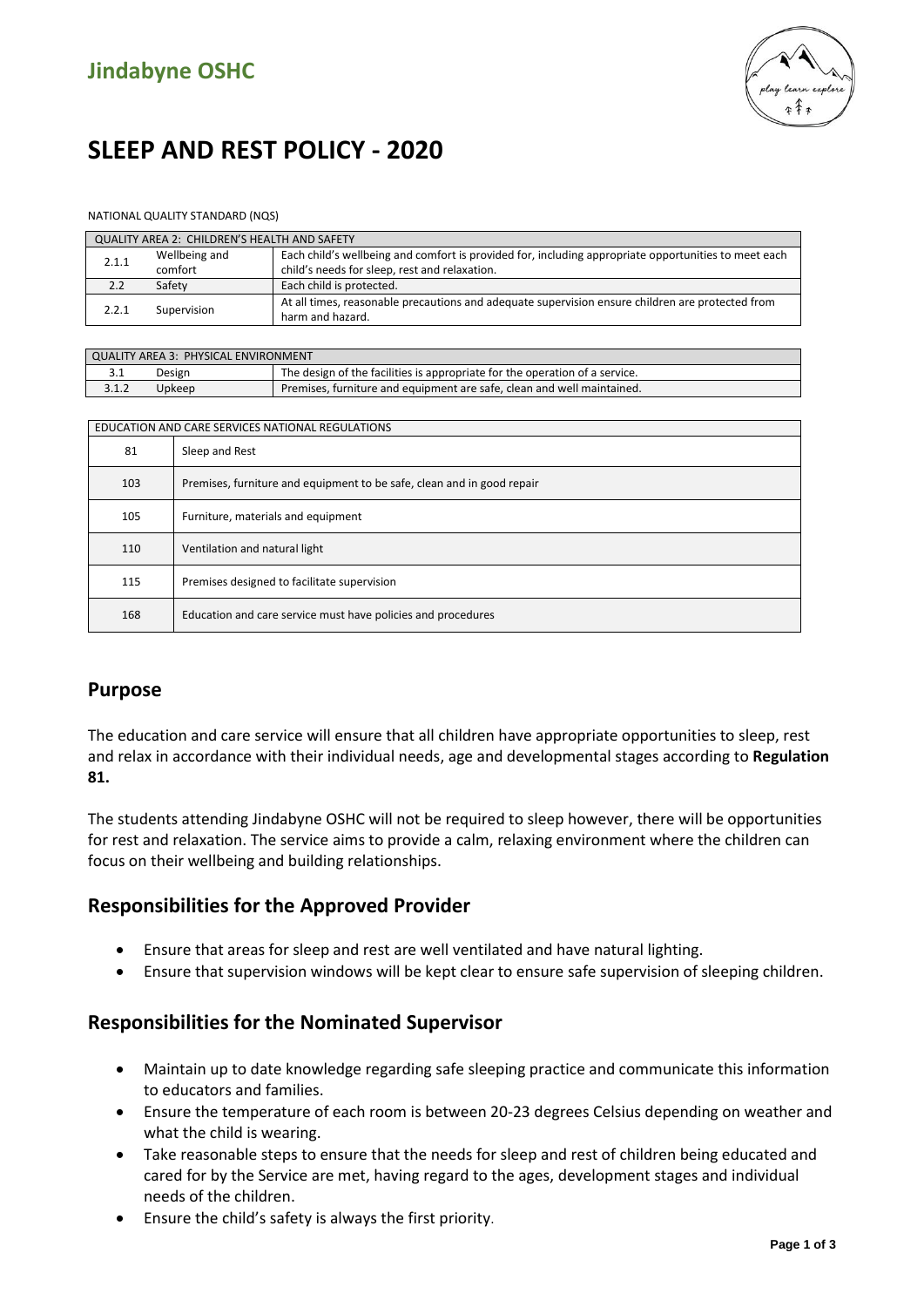

# **Responsibilities for the Educators**

- Create a relaxing atmosphere for resting children by playing relaxation music, cultural reflection, turning off lights and ensuring children are comfortably clothed. The environment should be tranquil and calm for both educators and children. Educators will supervise resting children and support them by encouraging them to relax and listen to music or stories.
- Maintain adequate supervision ensuring that ratios are met at all times.
- Communicate with families about their child's sleeping or rest times and the service policy regarding sleep and rest times.
- Encourage children to dress appropriately for the room temperature when resting or sleeping. Lighter clothing is preferable, with children encouraged to remove shoes, jumpers, jackets and bulky clothing as well as jewellery included amber necklaces and other dangling items around the neck. The room temperature will be considered to ensure maximum comfort for the children.

# **Current Recommended Evidence-Based Practices**

| Safe Sleeping Practices all ages                                 |
|------------------------------------------------------------------|
| Face should be uncovered                                         |
| A quiet place should be provided                                 |
| Sleep and rest equipment should be safe and free<br>from hazards |
| Adequate supervision of all children should be                   |
| considered when placing staff while children are                 |
| sleeping                                                         |
| Children should be closely monitored while                       |
| sleeping eg checking at regular intervals to ensure              |
| breathing and colour of their skin                               |
|                                                                  |

# **Definitions, Terms & Abbreviations**

**Term Meaning**

#### **Related Statutory Obligations & Considerations**

| <b>Australian Children's Education and</b> | http://www.acecqa.gov.au/ |
|--------------------------------------------|---------------------------|
| <b>Care Quality Authority (ACECQA)</b>     |                           |